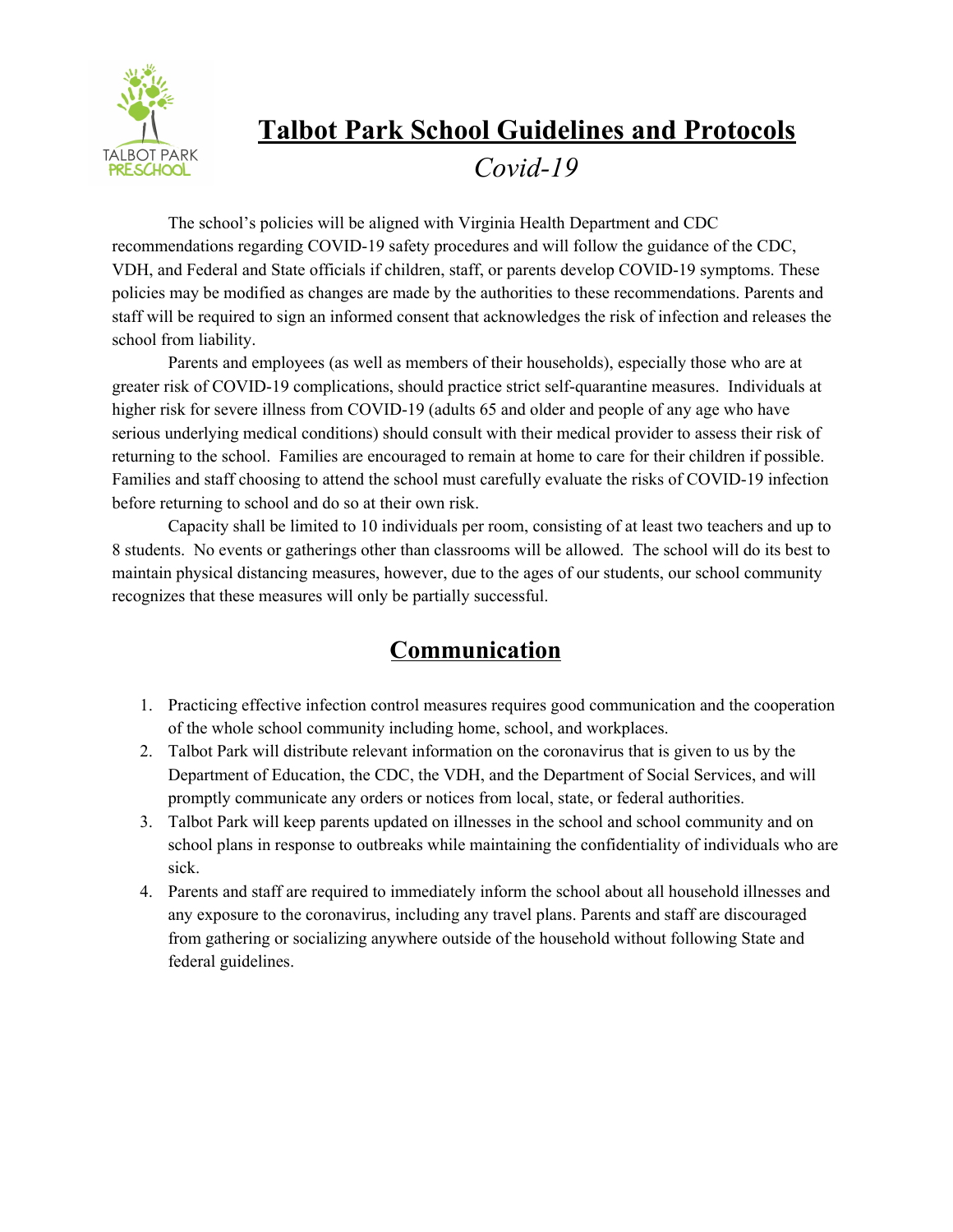### **How the School Community Can Help Before and After School**

- 1. Take the temperatures of both children and parents, as well as staff and their household, immediately before leaving for school each day. If anyone in the household has a fever of 100.4 or above, or symptoms of illness, the child or staff member must be excluded from school. (See Symptoms and Exclusions below.)
- 2. Keep up to date on immunizations and wellness checks.
- 3. Wear masks at drop off and pick up.
- 4. Schedule your child's bath time for immediately after school. Commit to practicing good handwashing techniques at home.
- 5. Dress your child in clean clothes each day and disinfect lunch boxes daily.
- 6. Do not bring any toys or items to share from home. If your child brings any items to school such as a lovie, disinfect it each day after school.
- 7. Apply sunscreen to your child within 30 minutes before dropping off at school.
- 8. Commit to physical distancing as a family so that we can keep all our community healthy and safe.
- 9. Staff and families must pack cold lunches and snacks.

# **Drop Off and Pick Up**

- 1. All drop off must be done through the main entrance (door under red awning).
- 2. Only one guardian is allowed inside for drop off.
- 3. Each family will be met in the lobby at a check in table. At the check in table both student and guardian will have their temperature taken, and asked for any symptoms relating to COVID-19. Anything over 100.4 will not be permitted entrance.
- 4. Please maintain 6 feet distance between families while waiting.
- 5. Parents will be asked during drop off to confirm that the child does not have fever, shortness of breath or cough and if any medications were used for their children including medications to lower the child's temperature. Parents will also be asked if there are any household members with COVID-19.
- 6. If excluded, a note from your child's physician clearing your child for return to school for any illness must be pre approved by the school director before your child can return. Final approval is at the discretion of the school director.
- 7. Staff will immediately wash students' hands upon entering the classroom.
- 8. For the time being we are recommending that parents drop off and pick up each day. If you need to assign a different pick up/drop-off person, it should be the same person every day. Please remember to keep up to date in the school files with persons allowed to pick up your child.
- 9. For Pick Up if it is the same screened person from the morning drop off there will be no additional screening. If it is someone different picking up, they must use the front entrance and screened before being able to enter the children's wings.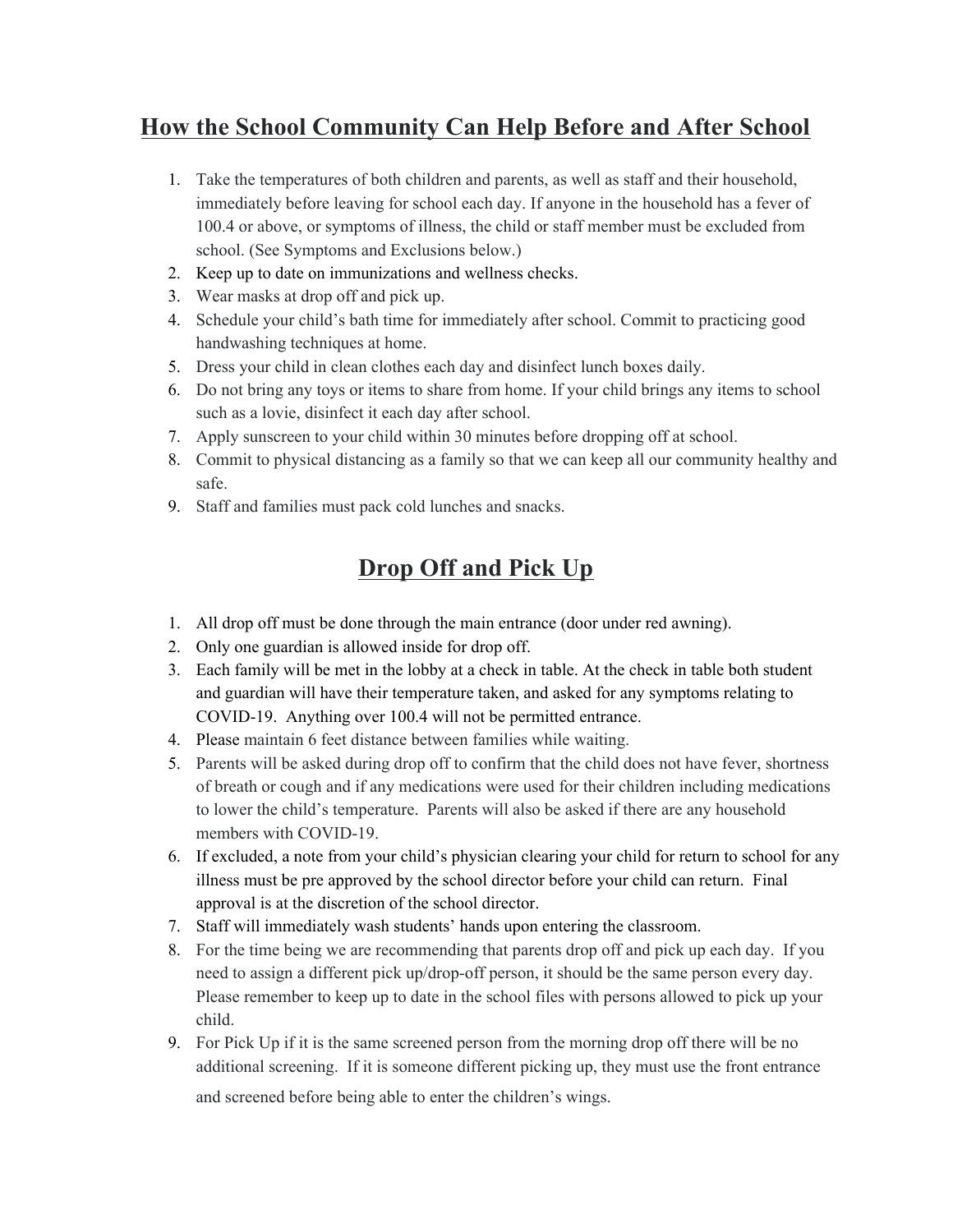# **Masks and Clothing**

Staff and parents must wear masks during drop off and pick up. Staff members will wear masks when in close contact with children. Children aged 3 years and older can wear a mask if requested by parents, and teachers will make every effort to ensure the masks are used during the day.

- 1. If choosing to have your child wear a mask, parents must provide the daily-cleaned mask. Children 2 years of age and younger are not permitted to wear masks.
- 2. Masks (cloth face [covering](https://www.cdc.gov/coronavirus/2019-ncov/prevent-getting-sick/diy-cloth-face-coverings.html)) must be cleaned daily and must cover both nose and mouth.
- 3. Children's masks must be removed for napping.
- 4. Children must have several full changes of all clothes (a minimum of 3 changes).
- 5. Teachers need a minimum of two changes of clothes available.
- 6. All clothing must be freshly laundered.

#### **Symptoms and Exclusions**

**Anyone testing positive or exposed to Covid-19, including anyone with a household member who is known to have COVID-19, cannot attend until after a minimum of 14 days and both a physician's note clearing the individual as well as clearance by the school director.**

- All positive Covid-19 tests and exposures require notification of the Norfolk health department and the school's licensing inspector to identify individuals who will need to quarantine. The school will follow all guidance from authorities regarding possible measures including exclusion time.
- A list of all the individuals who may have come into contact with positive/exposed individuals will be kept.
- Parents/staff should call their health care provider immediately for further guidance. The school must be informed immediately if any person in the household is diagnosed with COVID-19.
- Children who become sick at school will be separated from the group in a safe, supervised location such as the school office until parents pick up. Parents are required to immediately pick up their child—within an hour maximum. Consult with your child's doctor immediately. If you are unable to pick up, *please make sure persons on your designated pick up list are willing and able to do so during the pandemic crisis.*
- In addition, if a child or staff member presents with **any** symptoms of illness, the child or staff member must stay at home until cleared by a physician and by the director of the school. Sick staff members shall not return to work until they have met the CDC criteria to [discontinue](https://www.cdc.gov/coronavirus/2019-ncov/if-you-are-sick/steps-when-sick.html) home [isolation,](https://www.cdc.gov/coronavirus/2019-ncov/if-you-are-sick/steps-when-sick.html) and have been cleared to return by the school director.
- Regular health checks of staff and children will be completed during the day to look for symptoms of sickness or fever. Children with pre-existing health conditions that could make them more vulnerable to COVID-19 will need to have clearance from their doctor before returning to school.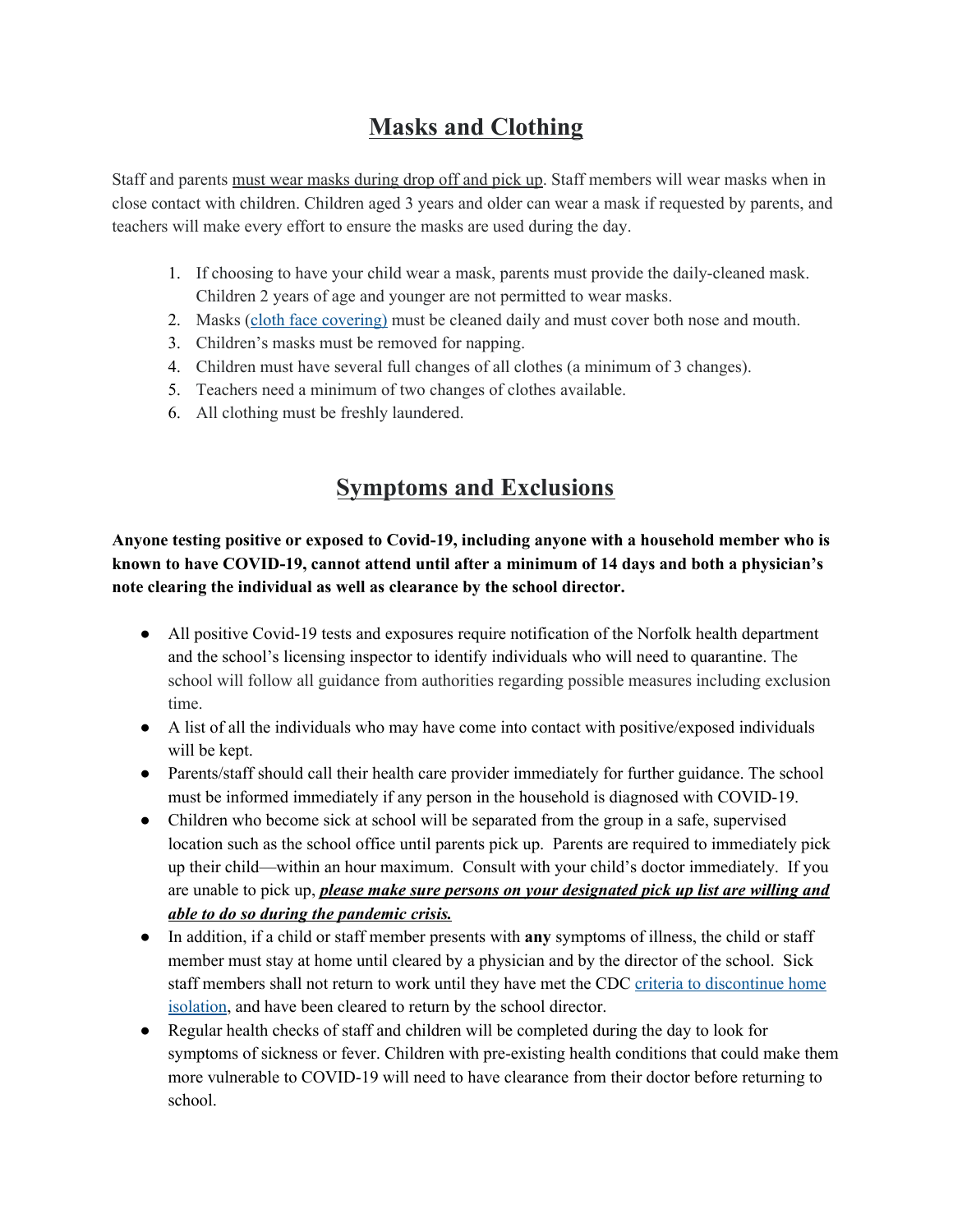### **Protocols for Identified Cases of COVID-19 in the School**

**If an ill student or staff member attended school prior to being confirmed as a COVID-19 case:**

- **The school will work with the local health department and other relevant leadership to communicate the possible COVID-19 exposure**. **Local health officials may recommend temporary school dismissals.** Local health officials' recommendations for the scope and duration of school dismissals will be made on a case-by-case basis based on the most up-to-date information about COVID-19 and the specific cases in the community.
- Symptom-free children and staff should not attend or work at another facility, which would potentially expose others.
- **Local health officials will advise the school to determine when a student or staff member can return to school and what additional steps are needed for the school community (noting the 14-day minimum requirement for individuals above).** In addition, students and staff who are well but are taking care of or share a home with someone with a case of COVID-19 are required to follow instructions from local health officials to determine when to return to school.
- During school dismissals, the school may stay open for staff members (unless ill) while students stay home. Keeping the school open a) allows teachers to develop and deliver lessons and materials remotely, thus maintaining continuity of teaching and learning; and b) allows other staff members to continue to provide services and help with additional response efforts.
- The school will maintain confidentiality of the student or staff member as required by the Americans with Disabilities Act and the Family Education Rights and Privacy Act.
- If COVID-19 is confirmed in a child or staff member the school shall:
	- Immediately contact the local health officials for guidance.
	- Immediately close off areas used by the person who is sick.
	- Open outside doors and windows to increase air circulation in the areas.
	- Wait up to 24 hours or as long as possible before cleaning or disinfecting.
	- Clean and disinfect all areas used by the person who is sick, such as offices, bathrooms, and common areas.
	- If more than 7 days have passed since the person who is sick visited or used the facility, additional cleaning and disinfection is not necessary.
	- Follow CDC guidance on how to disinfect your building or facility if someone is sick.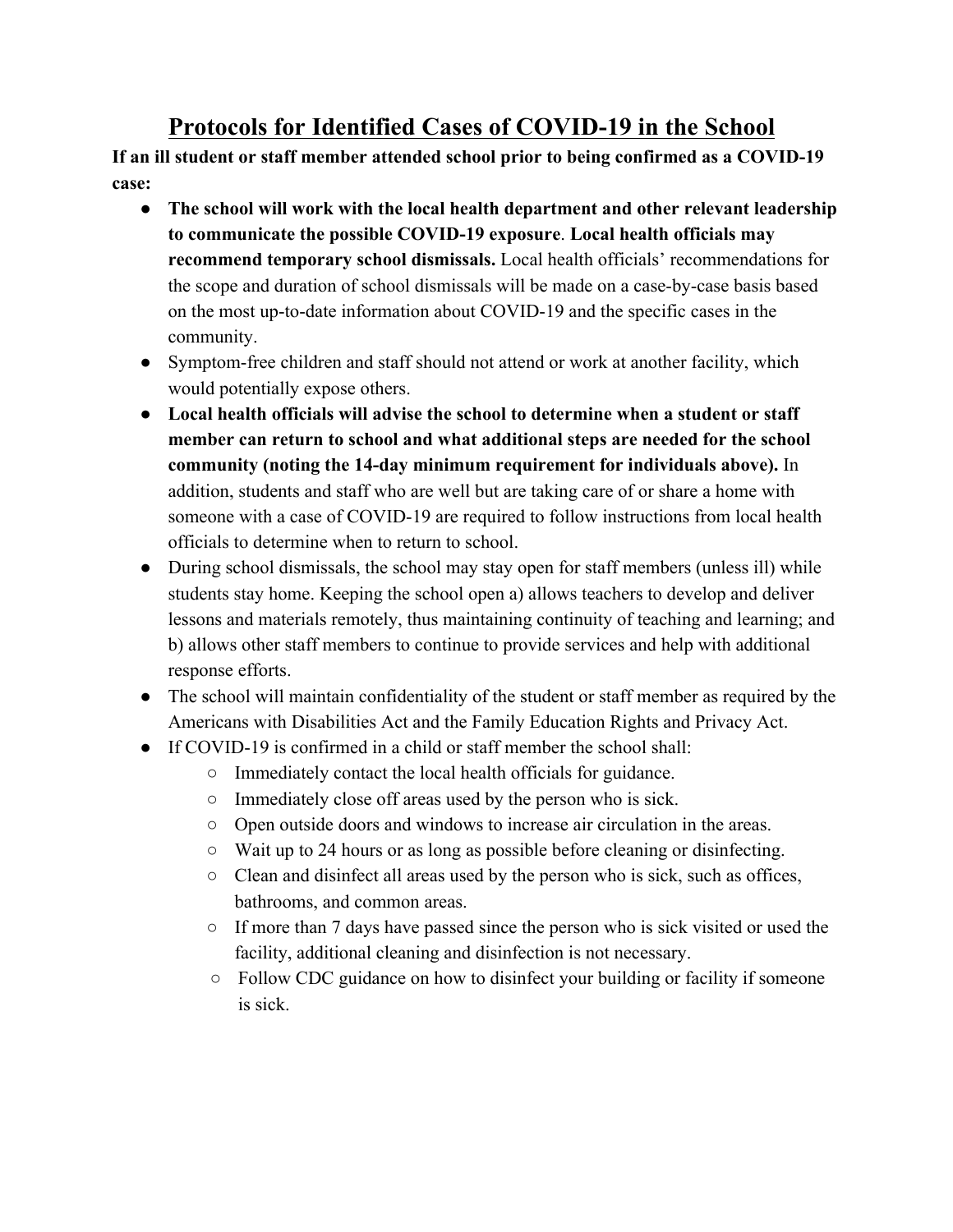# **Physical Distancing Protocols**

- **The school will promote physical distancing measures to keep children 6 feet apart (as best possible).** Physical distancing will be practiced to the maximum extent while still allowing for the care of children. Staff will need to be in close proximity to children when providing care, but staff will attempt to keep children apart from each other and limit physical proximity as best as they are able.
- Signage and reminders will be used to encourage all individuals to stay at least 6 feet apart.
- Adults should attempt to stay 6 feet away from each other, including staff and parents, using signage and other reminders.
- The school will implement small group activities and encourage individual play/activities. For example, if the class has 8 children, break into two smaller groups, and designate space in the classroom for individual play. In infant classrooms, keep the non-mobile infants separate from the mobile infants and encourage individual activities.
- Consider use of spaces to better accommodate physical distancing, i.e., play room.
- Physically rearrange rooms to promote individual play and to spread children out within the classroom.
- Meals will continue to be provided in the classroom; however, meals may be staggered with seating and tables arranged to maximize the space between individuals (if possible 6 feet of separation). Tables and chairs will be cleaned and disinfected between lunch shifts. Employees will handle all utensils and serve food to reduce spread of germs.
- Outside time will be staggered; play outside will be one classroom at a time.
- To the degree possible, the school will attempt to maintain the same classroom groups every day to help reduce potential exposures.
- If possible, at nap time, ensure that children's naptime cots are spaced out as much as possible including placing children head to toe in order to further reduce the potential for viral spread.
- Visitors and volunteers shall not be allowed in the education wing, or on the playgrounds.

#### **Activity Recommendations**

The school shall strive to do the following:

- Plan activities that do not require close physical contact between children.
- Refrain from activities that promote touching or closeness (circle time, handholding, center play, etc.).
- Set up individual play activity stations, i.e. art, puzzles, and reading.
- Eliminate large group activities. Avoid gathering in larger groups for any reason.
- Limit the number of children in each program space.
- Increase the distance between children during table work.
- Limit item sharing, and if items are being shared, remind children not to touch their faces and wash their hands after using these items. Limit shared teaching materials to those that can be easily cleaned and disinfected at the end of the day or more often as needed.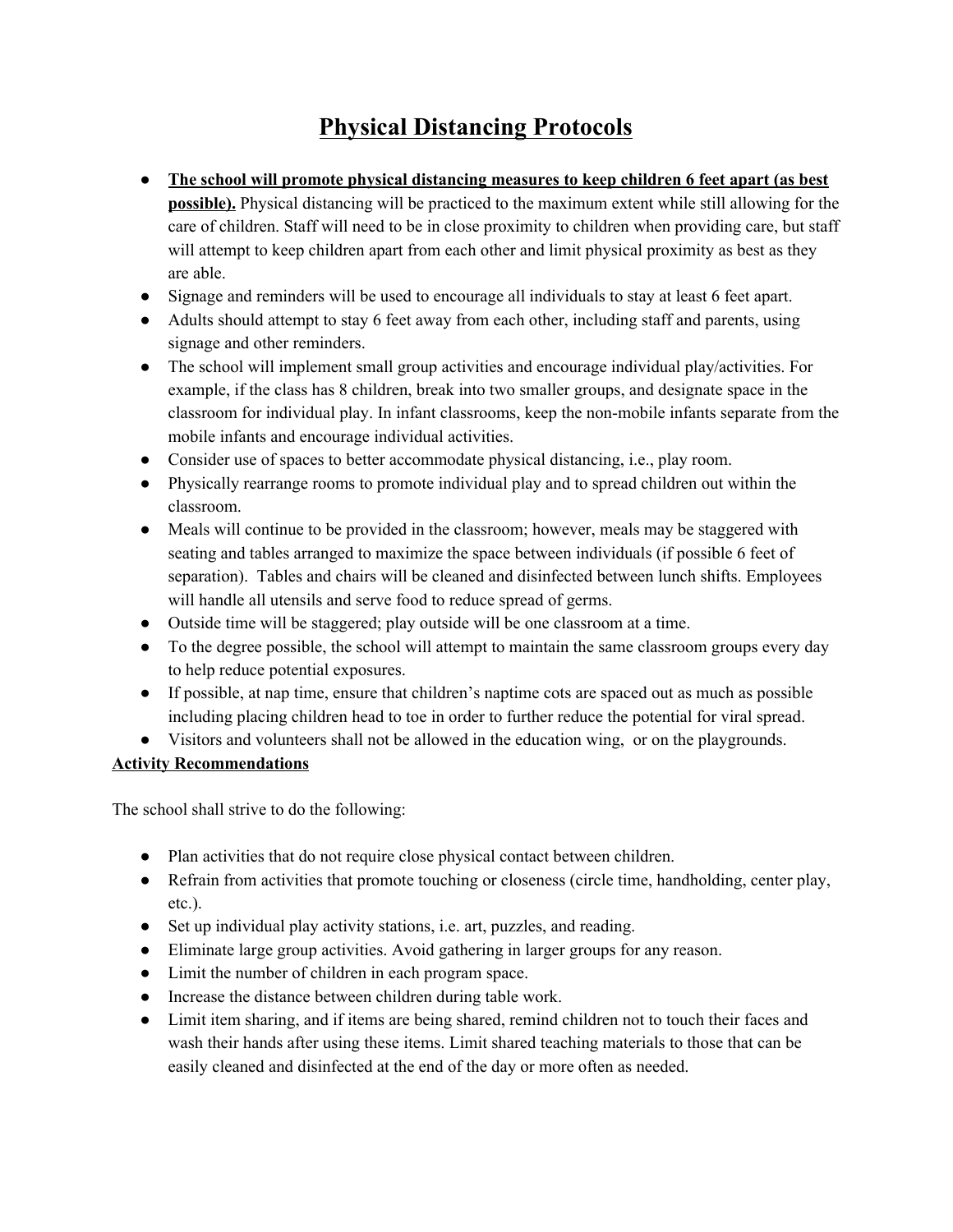- Playdough cannot be cleaned or sanitized, so consider individual containers labeled with names, or discontinue use.
- Water or sensory tables will not be used.
- Minimize time standing in lines.
- Incorporate additional outside time and open windows if possible.

# **Infection Control and Sanitation**

#### **The School Shall:**

- Increase the cleaning, sanitizing, and disinfecting of surfaces and objects, especially those that are frequently touched, including toys and games, doorknobs, light switches, classroom sink handles, countertops, cots, toilets, chairs, tables, and playground equipment and structures.
- Wash [hands](https://www.cdc.gov/handwashing/index.html) often with soap and water and continue to educate kids on effective hand washing (20 seconds—use a song). Staff will help young children to ensure they are doing it effectively. If soap and water are not readily available, we will use an alcohol-based hand sanitizer with at least 60% alcohol (if available). Note: proper handwashing with soap and water is the most effective measure against disease transmission. Parents can help by washing hands at home.
- Continue teaching kids about coughing/sneezing into their elbows and using tissues for their noses, as well, as washing hands afterwards,: Cover cough and [sneezes](https://www.cdc.gov/healthywater/hygiene/etiquette/coughing_sneezing.html).
- Use high heat laundering for bedding and other items.
- Reduce soft materials in the classrooms and select materials based on how easily they can be sterilized and disinfected.
- Limit the sharing of other high-touch items such as pens.
- Plan for deep cleaning if needed.

# **Websites for Ongoing Updates About the COVID-19 Pandemic**

- All VDSS information about COVID-19: <https://www.dss.virginia.gov/geninfo/covid.cgi>
- Additional information and resources may be found at:
	- <https://www.dss.virginia.gov/cc/covid-19.html>
	- <https://www.childcareaware.org/state/virginia/>
	- <https://www.governor.virginia.gov/>

There are also numerous resources available addressing stress, crisis management and trauma. For more information, see:

- Virginia Department of Behavioral Health and Developmental Services:
- <http://www.dbhds.virginia.gov/contact/need-help>
- USA Mental Health First Aid: [https://www.mentalhealthfirstaid.org/2020/03/how-to-bethedifference-for-people-with-mental-health-conce](https://www.mentalhealthfirstaid.org/2020/03/how-to-bethedifference-for-people-with-mental-health-concerns-during-covid-19/) [rns-during-covid-19/](https://www.mentalhealthfirstaid.org/2020/03/how-to-bethedifference-for-people-with-mental-health-concerns-during-covid-19/)

CDC fact sheets:

- tips for families to help children develop good [handwashing](https://www.cdc.gov/handwashing/handwashing-family.html) habits
- *What you need to know about coronavirus disease 2019 [\(COVID-19\)](https://www.cdc.gov/coronavirus/2019-ncov/downloads/2019-ncov-factsheet.pdf)*pdf [icon](https://www.cdc.gov/coronavirus/2019-ncov/downloads/2019-ncov-factsheet.pdf)